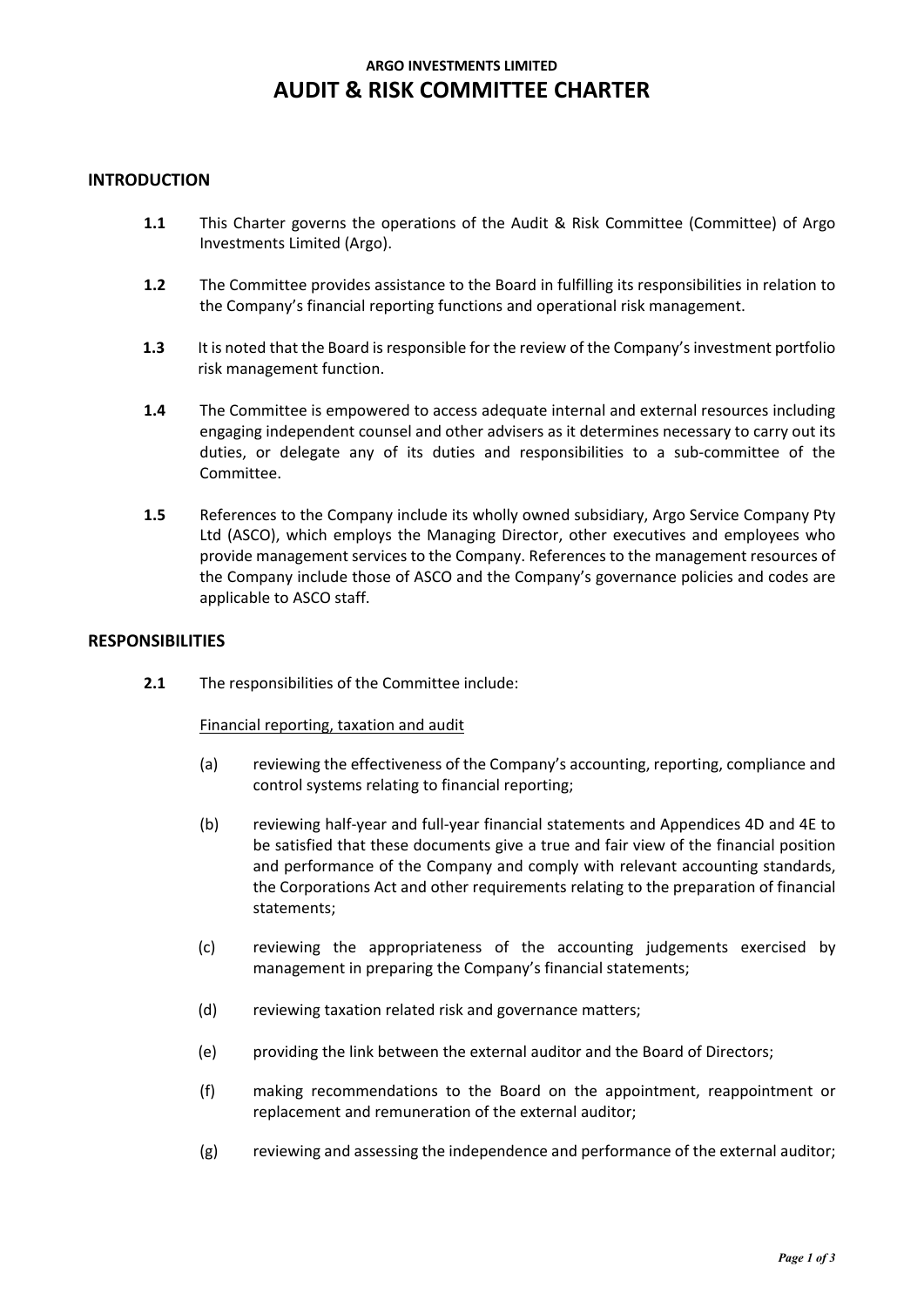- (h) ensuring the external audit engagement partner is rotated in accordance with legislation and the Company Policy;
- (i) reviewing the scope, processes and results of the external audit;
- (j) approving any non-audit services provided by the external auditor and ensuring that they do not compromise auditor independence;
- (k) investigating any matter brought to its attention;
- (l) meeting separately with external auditors without management present when it considers appropriate;
- (m) requesting the external auditor include in the audit process specific tests and procedures as stipulated from time to time by the Committee;
- (n) considering at least annually whether the implementation of an internal audit function is appropriate;

#### Operational risk management

(o) assessing and monitoring of operational risk matters and if appropriate, making recommendations to the Board as to changes to the risk management framework where required;

#### **COMPOSITION**

- **3.1** The Committee shall comprise at least three members, each of whom is a non-executive Director. A majority of members shall be independent Directors. "Independence" shall be determined in accordance with the Company's Board Charter.
- **3.2** The Board shall appoint a Committee Chair, who is an independent Director and who is not also chairperson of the Board.
- **3.3** All Committee members shall be financially literate. At least one member shall have accounting and/or related financial expertise as determined by the Board.

## **MEETINGS**

- **4.1** A quorum for Committee meetings shall be any two members. Any Director who is not a Committee member may attend (but not vote at) a meeting of the Committee. The Committee may also invite management or other individuals to attend meetings, as they consider appropriate.
- **4.2** The Committee shall report to the Board on all matters relevant to the Committee's role and responsibilities. Minutes of Committee meetings shall be included in the papers for the next Board meeting after each Committee meeting.
- **4.3** Draft minutes of each Committee meeting are to be prepared and forwarded to the Chair within seven business days of the meeting, and after any amendments by the Chair, to the remaining members within another three business days. Committee members should advise